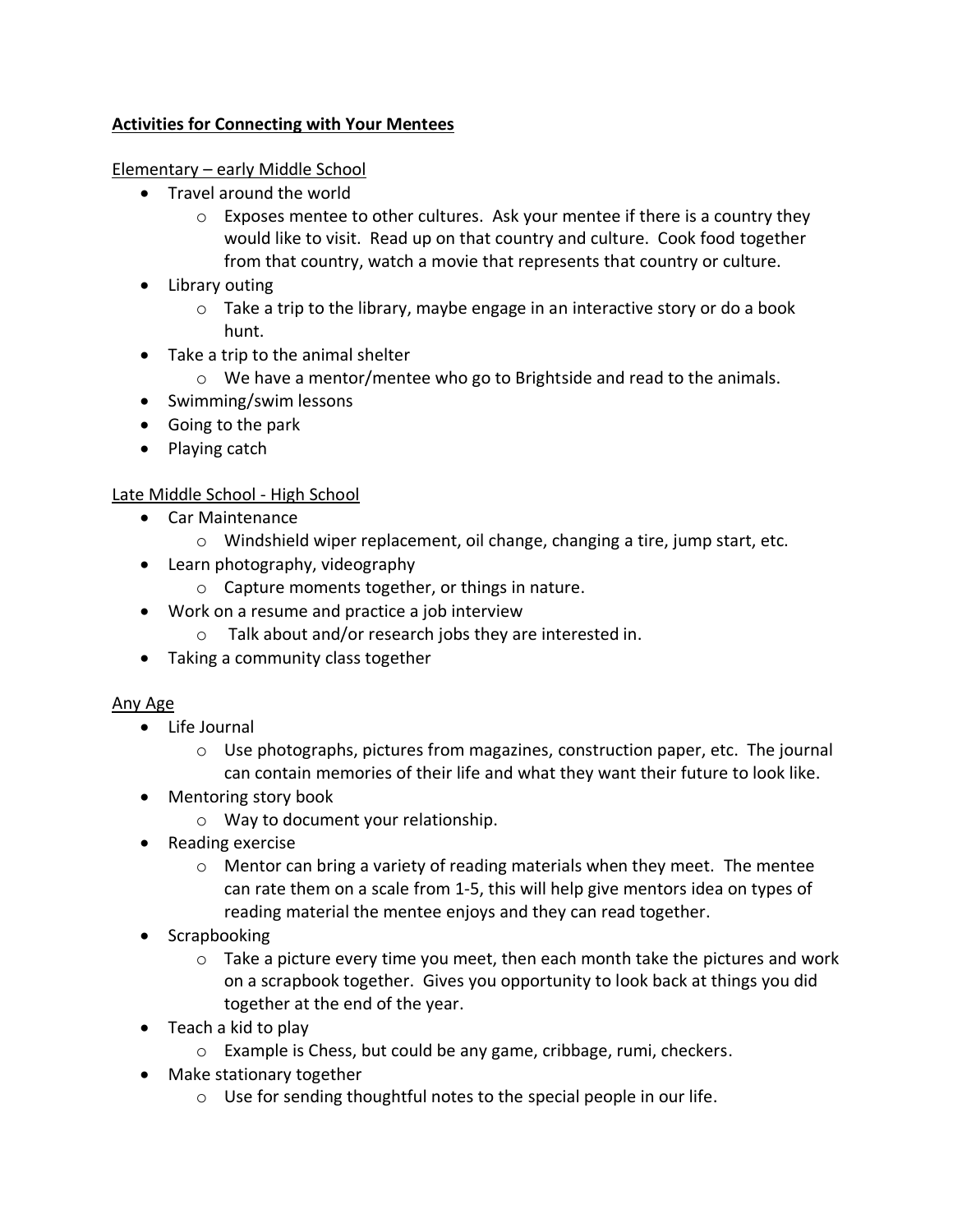- Volunteering together
	- o Find a cause that is important to both of you and volunteer a few times a year together.
- Going to a book signing or an author reading
- First Thursday Art Stroll in the summer months
- Cooking together
	- o Discover new foods and recipes.
- Going bargain shopping
- Playing games
	- o Card games, video games, board games.
- Bowling
- Taking a trip to the High Desert Museum (we have passes for this)
- Going to a movie together
- Visiting an Alpaca farm
- Attending a school event or fundraiser together
- Attending a local parade

# **A Year's Worth of Mentoring Activities**

January

- Make your New Year's resolutions and set mentoring goals
- Develop a website together
- Write thank you notes from the holidays
- Attend a sporting event

## February

- Rent/watch each other's favorite movies
- Read the same book and discuss it
- Go sledding
- Talk about your first job
- Make valentine's cards

### March

- Go to a sporting event
- Make plans for spring break
- Talk about planning a career
- Make a leprechaun trap
- Take a hike or walk together

## April

- Go to a baseball game
- Plant seeds for a garden (indoor)
- Tour a college campus and learn about how to prepare for enrollment
- Go on a bike ride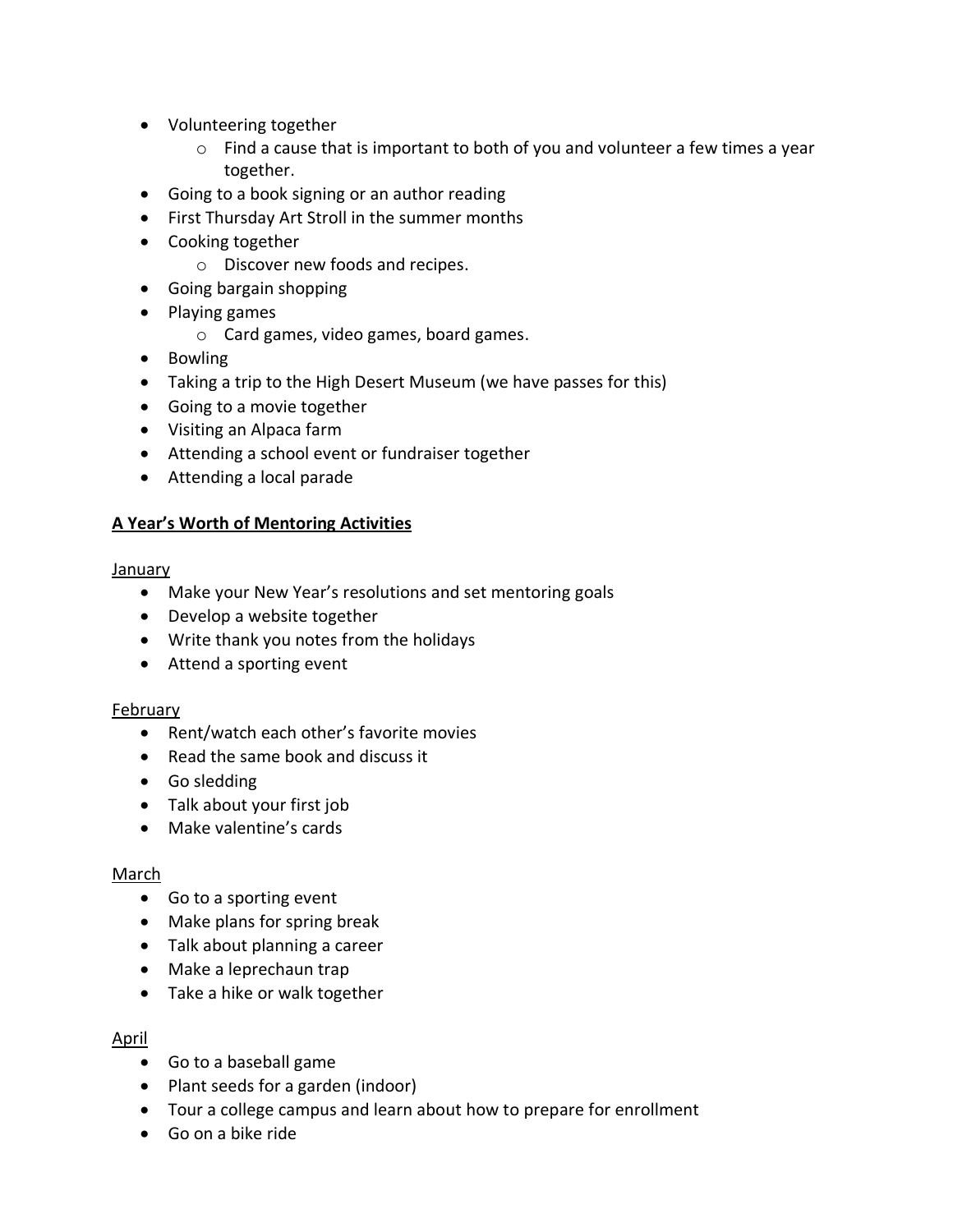#### May

- Go to a high school play or concert
- Work on a resume
- Plant a tree
- Go fishing

#### June

- Talk about how to look for a job
- Go to a free outdoor concert
- Shoot some hoops
- Go outside and take some picture together
- Build a birdhouse
- Go to the lake

#### July

- Talk about news and current events
- Go to a parade
- Search for a great fireworks display
- Watch a movie with a mentoring theme and discuss it
- Go swimming, bike riding or for a walk at Black Butte Ranch
- Look for a summer job or internship

### **August**

- Make dinner together
- Share a talent or teach a skill to each other
- Talk about planning a budget
- Go for a hike

### **September**

- Prepare for school
- Tour Sisters
- Visit an orchard or farm
- Volunteer for a fundraiser or service project

### October

- Go to a football game
- Work on homework together
- Go to a haunted house or maze
- Work on a Halloween costume
- Make caramel apples